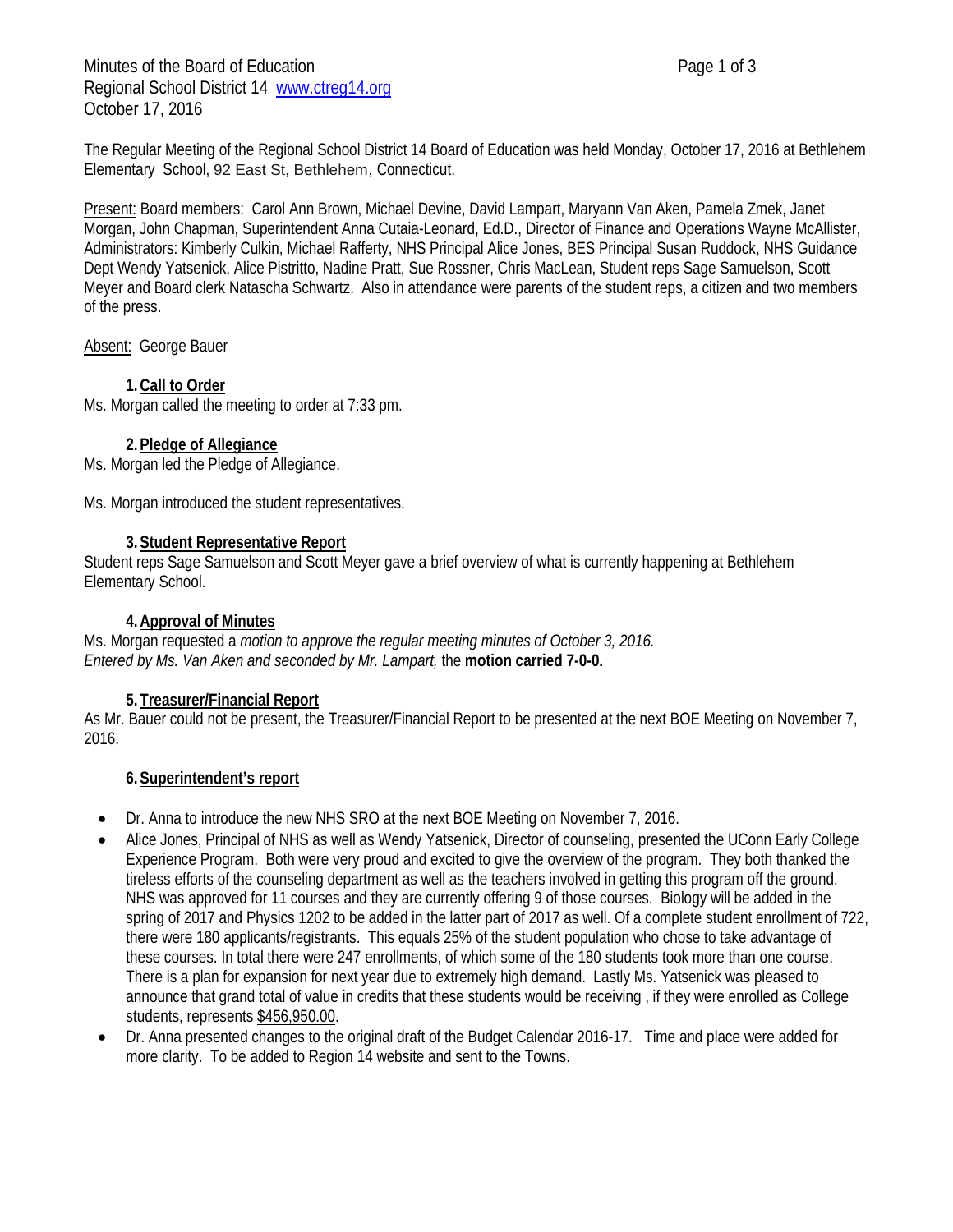• The proposed Board of Education meeting list for January – December 2017 was presented. Dr. Anna gave a brief overview of list and Ms. Morgan advised that meetings will be at 7:00pm instead of 7:30pm. To be discussed at next meeting on November 7, 2016.

## **7.Board Committee Reports**

## **A. Community Relations:**

Ms. Zmek advised that the committee has reconsidered the date for the Community Conversation that was originally being held on November 6, 2016. It was felt that it is a busy time of year. The new proposed date would be January 22, 2017 with the possibility of a snow date of January 29, 2017. This would allow the committee more time to prepare and the thought is also to have the entire BOE present at a conference call with the facilitator to get a better understanding of how the day would unfold. It would also allow more time to get even more invitations out to get a larger sample population. There was also discussion of have a Master Calendar of Community Events available on the website. They will discuss further at the next committee meeting to be held on November 7, 2016.

### **8.Board Chair's Comments** – None

### **9.Privilege of the Floor -** None

#### **10. New Business**

A. Ms. Van Aken *moved* that the Region 14 Board of Education approve Woodbury Middle School 8<sup>th</sup> grade students to attend an educational trip to Washington, D.C. from May 3, 2017 – May 5, 2017. Seconded by Mr. Lampart. Discussion: Dr. Anna gave an update & additional information regarding the itinerary. **Motion carried unanimously 7-0-0.**

## **11. Old Business**

A. Ms. Morgan requested to table the Master Lease for Technology Plan discussion so that Mr. Bauer, the chairman of the Finance/Facilities Committee can be present.

#### **12. Adjournment**

Ms. Van Aken entered a *motion to adjourn*, seconded by Mr. Lampart. **Motion carried unanimously 7-0-0.** The meeting adjourned at 8:06 pm.